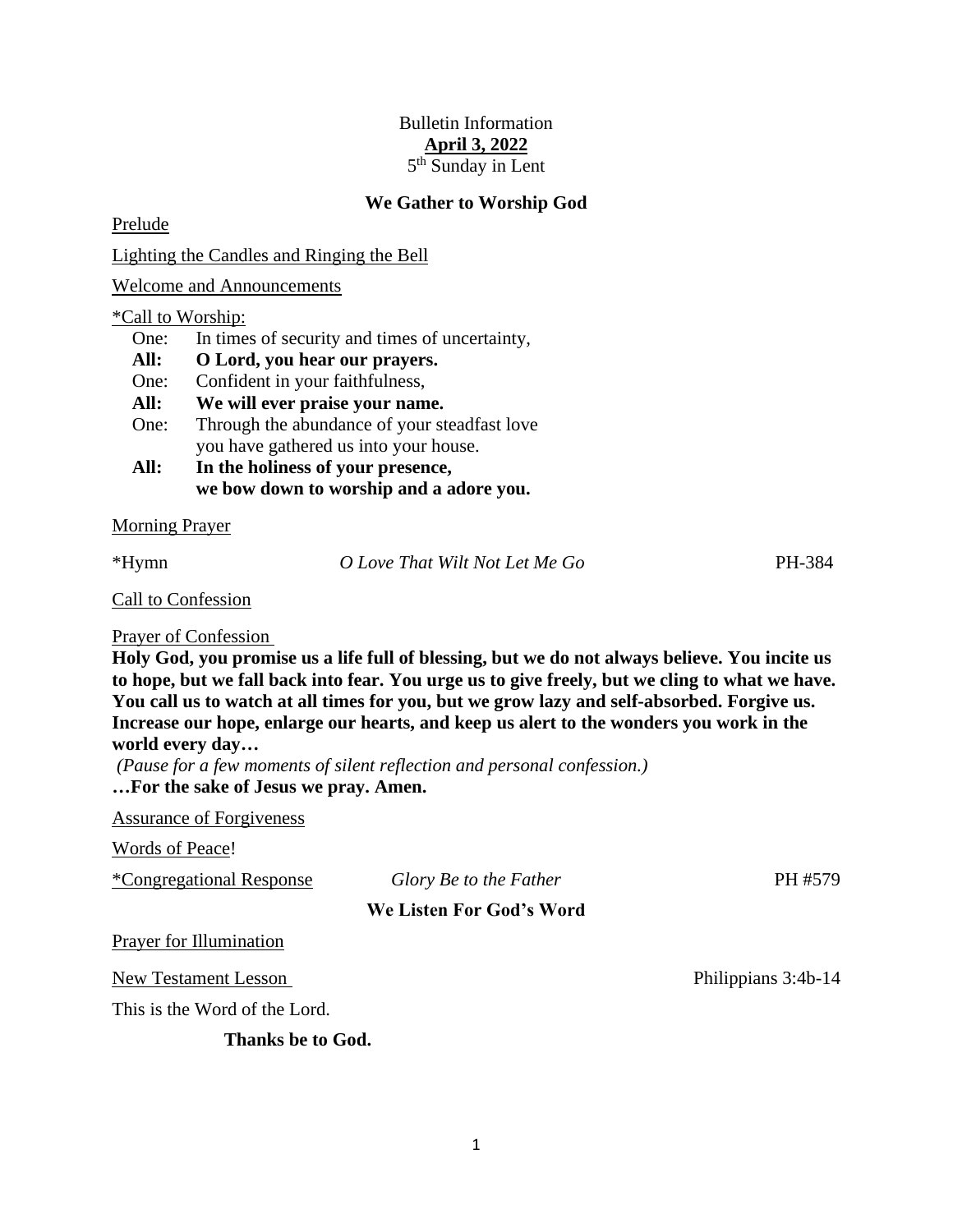Responsive Psalm & Psalm Prayer Psalm 126

One: When the Lord restored the fortunes of Zion, then were they like those who dream.

**All: Then was our mouth filled with laughter, and our tongue with shouts of joy.**

One: Then they said among the nations, "The Lord has done great things for them."

**All: The Lord has done great things for us, and we are glad indeed.**

One: Restore our fortunes, O Lord, like the watercourses of the Negeb.

**All: Those who sowed with tears will reap with songs of joy. Those who go out weeping, carrying the seed, will come again with joy, shouldering their sheaves.**

One: Faithful God, like a grain of wheat falling into the earth your Son went into death, so that after three days the earth might bloom with the joy of his rising. Let the seeds of justice, which we plant with tears, bring forth the power of the resurrection in the places of death and despair, and gather us at last into the joyful harvest of the saints; through Jesus Christ, our Savior. **Amen.**

Old Testament Lesson 1 Kings 17:8-16 This is the Word of the Lord. **Thanks be to God.**

Gospel Lesson John 12:1-11 This is the Word of the Lord.

**Thanks be to God.**

| Sermon                           |                                                  | Give & Take                                                                       |        |
|----------------------------------|--------------------------------------------------|-----------------------------------------------------------------------------------|--------|
|                                  |                                                  | We Respond to God's Word                                                          |        |
| *Hymn                            |                                                  | Jesus, the Very Thought of Thee                                                   | PH-310 |
| Celebration of the Lord's Supper |                                                  |                                                                                   |        |
| Invitation                       |                                                  |                                                                                   |        |
|                                  | Great Prayer of Thanksgiving & the Lord's Prayer |                                                                                   |        |
| The Lord be with you.            |                                                  | And also with you.                                                                |        |
| Lift up your hearts.             |                                                  | We lift them up to the Lord.                                                      |        |
|                                  | Let us give thanks to the Lord our God.          |                                                                                   |        |
|                                  | It is right to give our thanks and praise.       |                                                                                   |        |
|                                  |                                                  | It is truly right and our greatest joywho forever sing to the glory of your name: |        |
|                                  |                                                  | Holy, holy, holy Lord, God of power and might, heaven and earth are full of your  |        |
|                                  |                                                  | glory. Hosanna in the highest. Blessed is he who comes in the name of the Lord.   |        |
| Hosanna in the highest.          |                                                  |                                                                                   |        |
|                                  |                                                  | You are holy, O God of majesty Great is the mystery of faith:                     |        |
|                                  |                                                  | Christ has died, Christ is risen, Christ will come again.                         |        |
|                                  | Gracious God, pour out your Holy Spirit          |                                                                                   |        |
| Words of Institution             |                                                  |                                                                                   |        |
| We Share the Bread and Cup       |                                                  |                                                                                   |        |
| <b>Prayer After Communion</b>    |                                                  |                                                                                   |        |